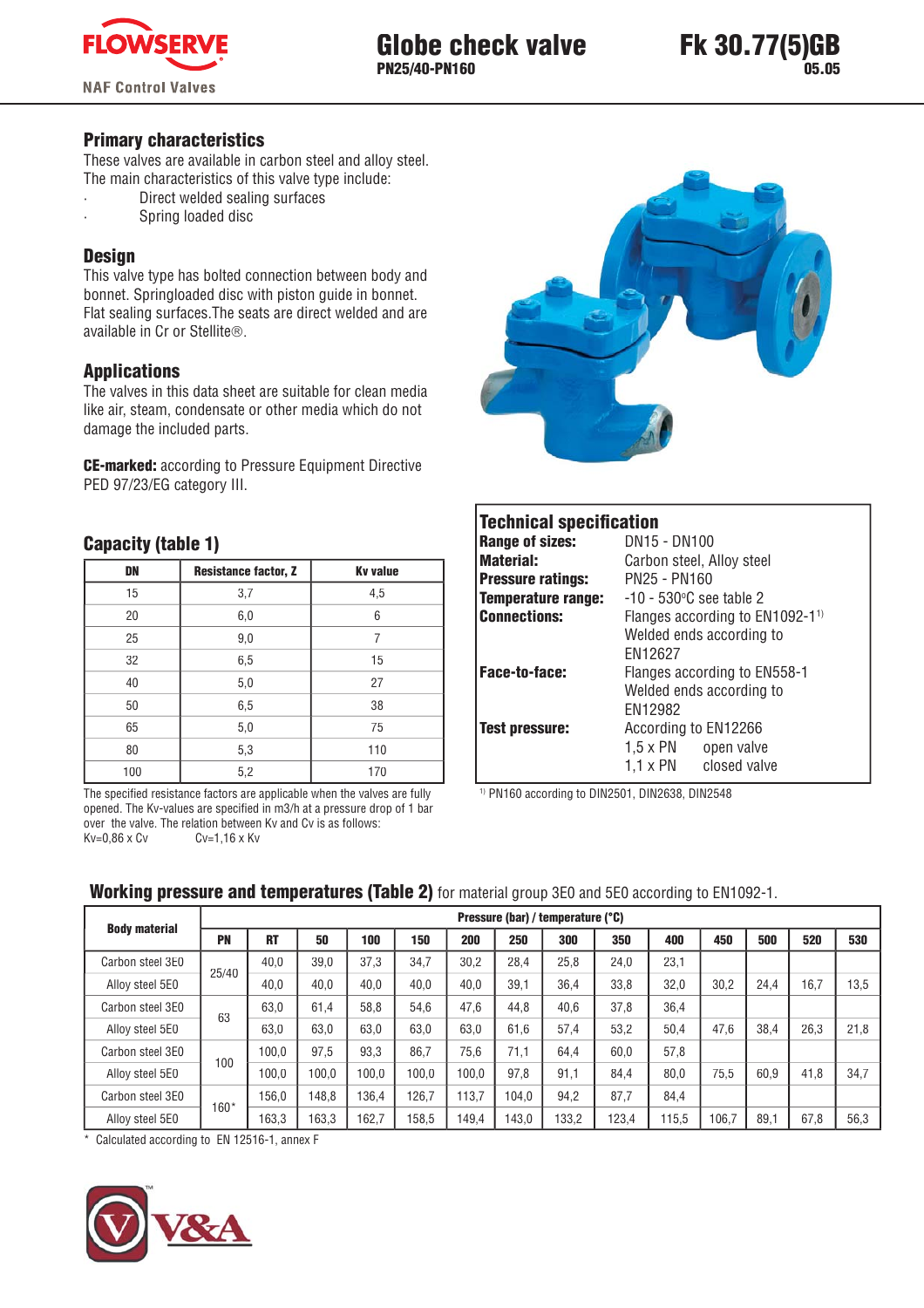

## Figure 1



| Pos            | Part               | Dim      | <b>Carbon steel acc.</b><br><b>3E0</b>  | Alloy steel acc.<br><b>5E0</b> |
|----------------|--------------------|----------|-----------------------------------------|--------------------------------|
|                |                    |          | $-10^{\circ}$ C till 400 $^{\circ}$ C** | -10°C till 530°C               |
| 1              | Body               | DN15-25  | 1.0460 (3E0)                            | 1.7335 (5E0)                   |
|                |                    | DN32-100 | 1.0619 (3E0)                            | 1.7357 (5E0)                   |
| $\overline{2}$ | Bonnet             | DN15-25  | 1.0460 (3E0)                            | 1.7335 (5E0)                   |
|                |                    | DN32-100 | 1.0619 (3E0)                            | 1.7357 (5E0)                   |
| 3              | Disc               | DN15-50  | 1.4021                                  | 1.7335                         |
|                |                    | DN65-100 | 1.0619                                  | 1.7357                         |
| 4              | Sealing surface    |          | $13\%$ Cr<br>/ Stellite®                | <b>Stellite®</b>               |
| 5              | Sealing<br>surface | DN15-50  | 1.4021 tempered<br>/ Stellite®          | <b>Stellite®</b>               |
|                | disc               | DN65-100 | 13%Cr / Stellite®                       | <b>Stellite®</b>               |
| 6              | Spring             |          | 1.5024                                  | 1.8159                         |
| 7              | Screw              |          | 1.7225                                  | 1.7709                         |
| 8              | Nut                |          | 1.1191                                  | 1.7709                         |
| $9*$           | Bonnet gasket      |          | reinforced graphite                     | reinforced graphite            |

\*Recommended spare parts

\*\*over 350°C is Stellite® recommended

# Figure 2





# Figure 4



according to EN12627:1999  $t_{\text{p}} \leq \text{Tx1}, 5$ 



# **Material specification (Table 3)**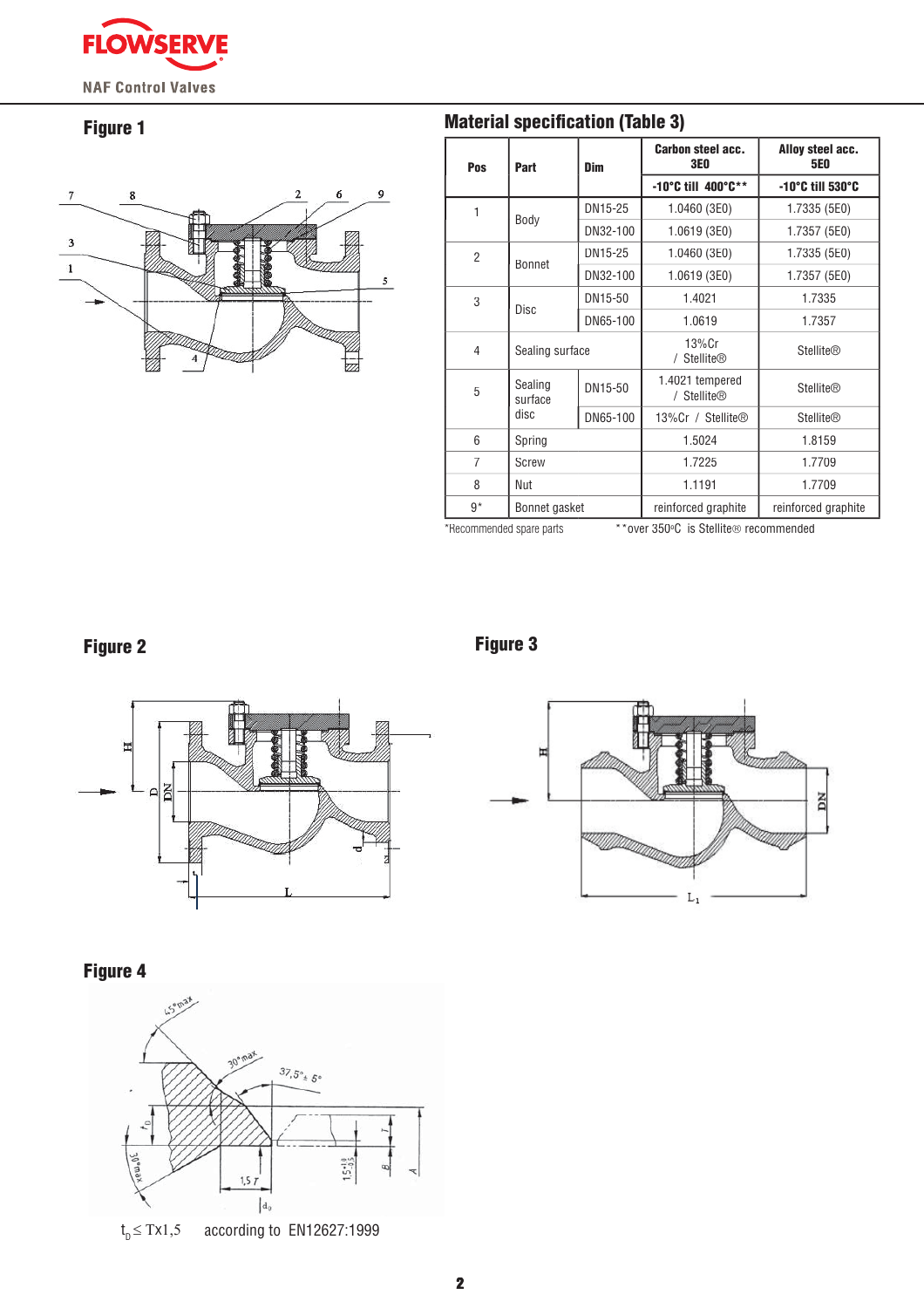## **PN25/40 (Table 4)**

|     |         | <b>Flanged</b> |                   | <b>Welded ends</b> |                   |         |                                 |     |
|-----|---------|----------------|-------------------|--------------------|-------------------|---------|---------------------------------|-----|
| DN  | D<br>mm | L<br>mm        | <b>Vikt</b><br>kg | L,<br>mm           | <b>Mass</b><br>kg | A<br>mm | $\mathbf{d}_{\mathbf{0}}$<br>mm | H   |
| 15  | 95      | 130            | 4                 | 130                | 2,3               | 22      | 16                              | 80  |
| 20  | 105     | 150            | 4,5               | 130                | 2,4               | 28      | 21,1                            | 80  |
| 25  | 115     | 160            | 5                 | 130                | 2,6               | 35      | 27,2                            | 80  |
| 32  | 140     | 180            | 7,5               | 160                | 3,8               | 44      | 36,2                            | 105 |
| 40  | 150     | 200            | 10                | 180                | 6                 | 50      | 42,2                            | 105 |
| 50  | 165     | 230            | 12,5              | 210                | 7,2               | 62      | 53,3                            | 117 |
| 65  | 185     | 290            | 19                | 290                | 12                | 77      | 68,3                            | 125 |
| 80  | 200     | 310            | 31                | 310                | 22,5              | 91      | 81,4                            | 136 |
| 100 | 235     | 350            | 42                | 350                | 31                | 117     | 106,2                           | 170 |

# **PN63 (Table 5)**

|           |         | <b>Flanged</b> |                   |          |                   |         |                                    |     |
|-----------|---------|----------------|-------------------|----------|-------------------|---------|------------------------------------|-----|
| DN        | D<br>mm | mm             | <b>Mass</b><br>kg | ь,<br>mm | <b>Mass</b><br>kg | A<br>mm | $\mathbf{d}_{_{\mathbf{0}}}$<br>mm | н   |
| $15 - 25$ |         |                |                   |          | Se PN160          |         |                                    |     |
| 32        | 155     | 260            | 13,5              | 180      | 8,2               | 44      | 30                                 | 110 |
| 40        | 170     | 260            | 15                | 210      | 9                 | 50      | 41,3                               | 110 |
| 50        | 180     | 300            | 24,4              | 250      | 15                | 62      | 53,3                               | 143 |
| 65        | 205     | 340            | 36                | 340      | 24                | 77      | 67,4                               | 173 |
| 80        | 215     | 380            | 57                | 380      | 43                | 91      | 80,2                               | 192 |
| 100       | 250     | 430            | 91                | 430      | 73                | 117     | 105                                | 235 |

## **PN100 (Table 6)**

|           |         | <b>Flanged</b> |                   |          |                   |           |                                    |     |
|-----------|---------|----------------|-------------------|----------|-------------------|-----------|------------------------------------|-----|
| DN        | D<br>mm | mm             | <b>Mass</b><br>kg | ь,<br>mm | <b>Mass</b><br>kg | A<br>$mm$ | $\mathbf{d}_{_{\mathbf{0}}}$<br>mm | H   |
| $15 - 25$ |         | Se PN160       |                   |          |                   |           |                                    |     |
| 32        | 155     | 260            | 13,5              | Se PN160 |                   |           |                                    | 110 |
| 40        | 170     | 260            | 15                | Se PN160 |                   |           | 110                                |     |
| 50        | 195     | 300            | 25                |          | Se PN160          |           |                                    | 143 |
| 65        | 220     | 340            | 37                | Se PN160 |                   |           | 173                                |     |
| 80        | 230     | 380            | 58                | Se PN160 |                   |           | 192                                |     |
| 100       | 265     | 430            | 94                | Se PN160 |                   |           | 235                                |     |

## **PN160 (Table 7)**

|     |         | <b>Flanged</b> |                   |          |                   |         |                                    |     |
|-----|---------|----------------|-------------------|----------|-------------------|---------|------------------------------------|-----|
| DN  | D<br>mm | mm             | <b>Mass</b><br>kg | ь,<br>mm | <b>Mass</b><br>kg | A<br>mm | $\mathbf{d}_{_{\mathbf{0}}}$<br>mm | H   |
| 15  | 105     | 210            | 5,1               | 150      | 2,5               | 22      | 16                                 | 80  |
| 20  | 130     | 230            | 6,5               | 150      | 2,7               | 28      | 20,2                               | 80  |
| 25  | 140     | 230            | 7,7               | 160      | 3                 | 35      | 26,3                               | 80  |
| 32  | 155     | 260            | 13,5              | 180      | 8,2               | 44      | 30                                 | 110 |
| 40  | 170     | 260            | 15                | 210      | 9                 | 50      | 39,2                               | 110 |
| 50  | 195     | 300            | 25                | 250      | 15                | 62      | 50                                 | 143 |
| 65  | 220     | 340            | 37                | 340      | 24                | 77      | 62                                 | 173 |
| 80  | 230     | 380            | 58                | 380      | 43                | 91      | 72,1                               | 192 |
| 100 | 265     | 430            | 94                | 430      | 73                | 117     | 93                                 | 235 |